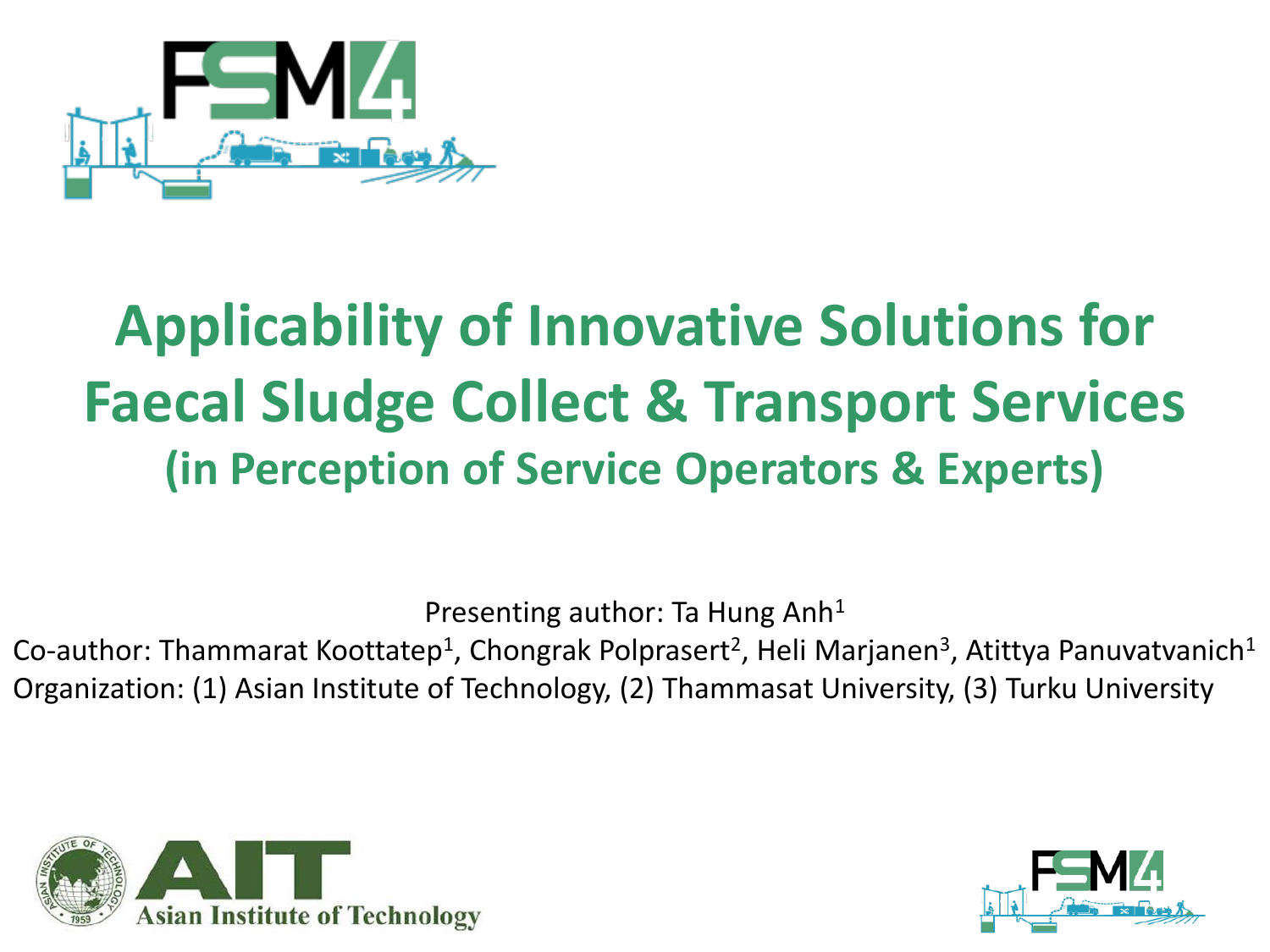## **Background Context**

- Innovation solutions for FS C&T industry are lacked.
- Several innovation possibilities have been suggested but not yet applied (Chowdhry S. & Koné D., 2012).
- Testing innovative solutions is costly & timeconsuming.





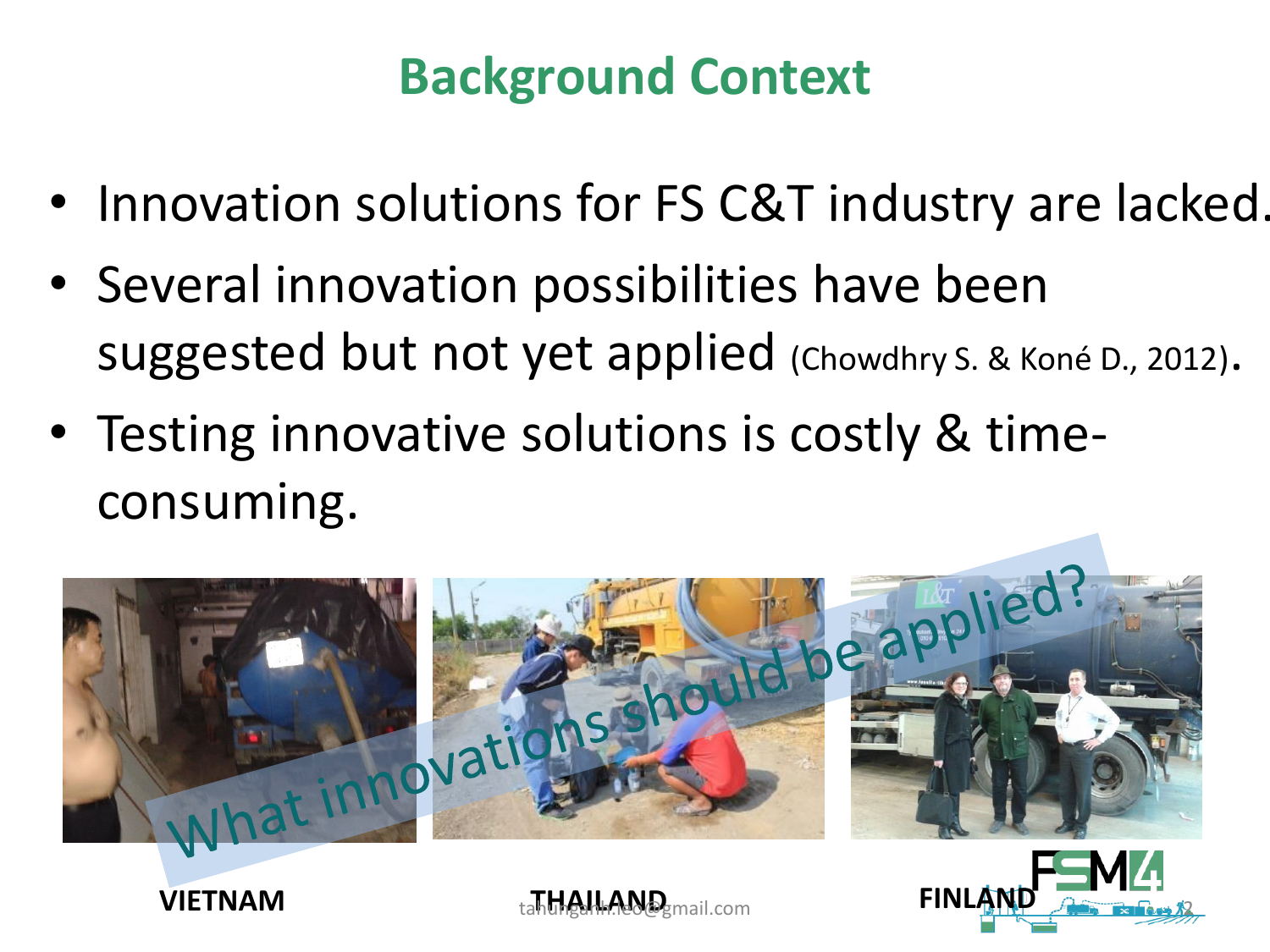## **Methodology**



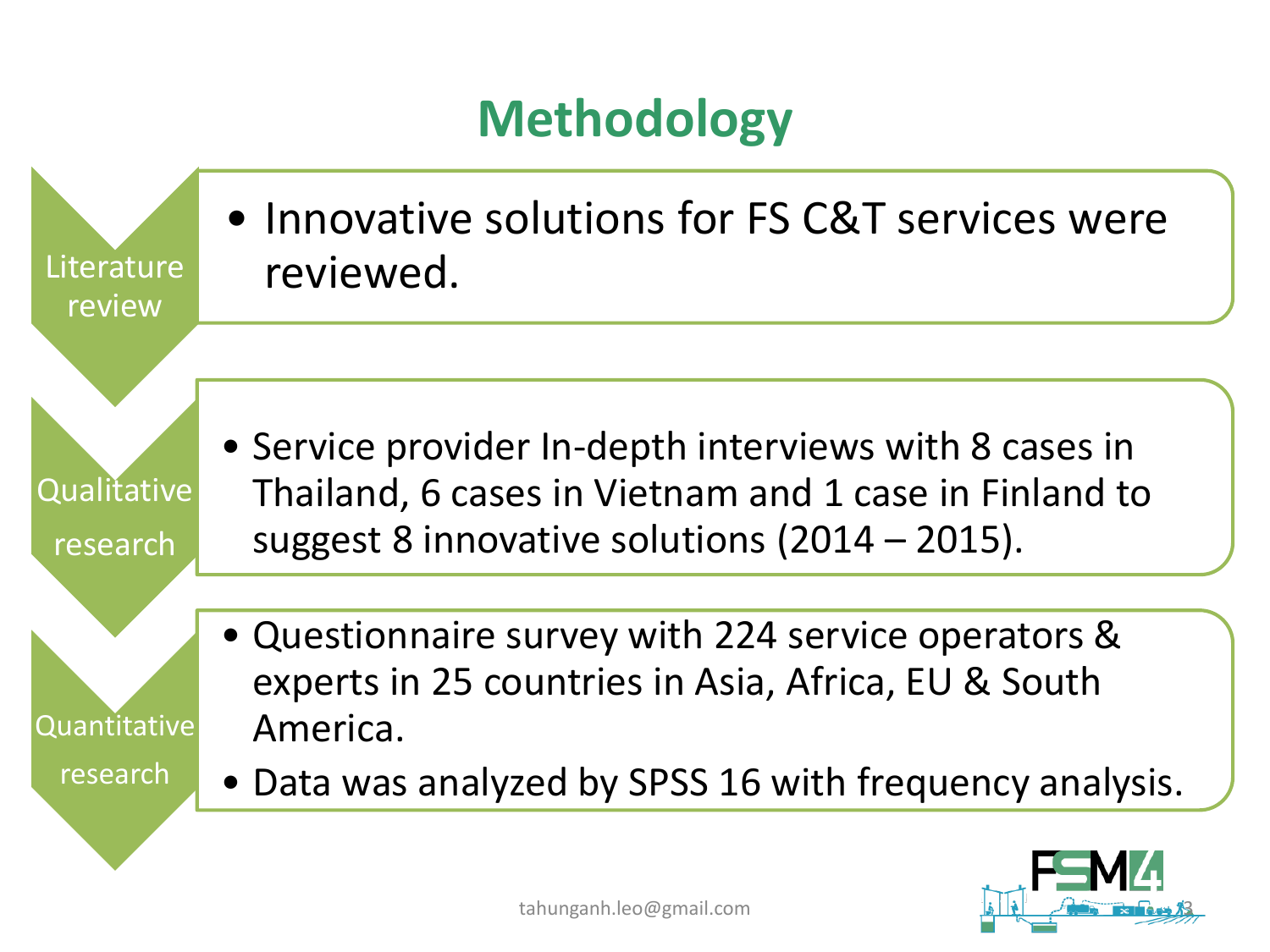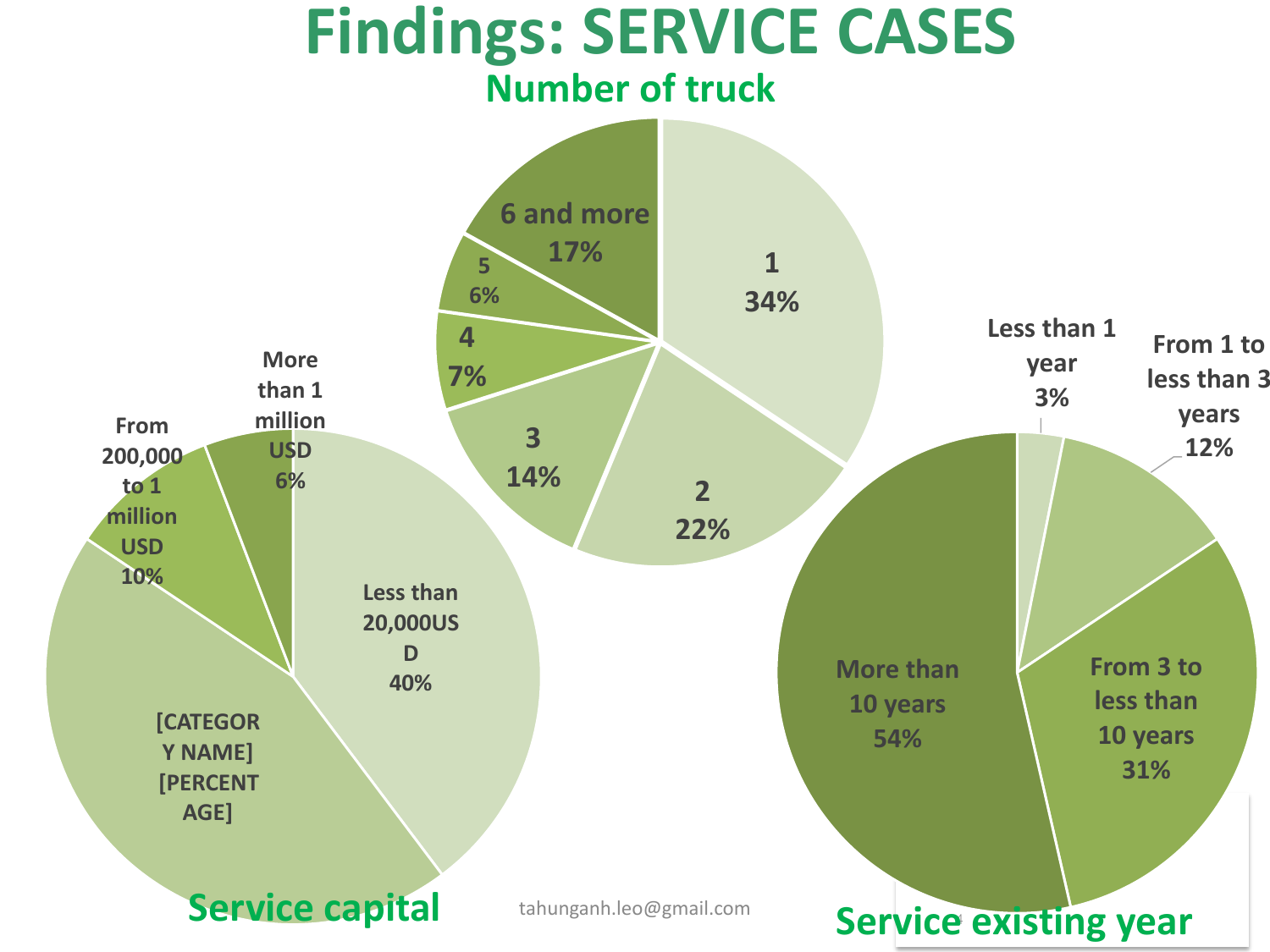# **Findings: 8 INNOVATION SOLUTIONS**

| <b>TECHNOLOGY</b>                     | 1. Improved truck having FS treatment<br>function                                       |                                               |
|---------------------------------------|-----------------------------------------------------------------------------------------|-----------------------------------------------|
|                                       | 2. Logistics planning tools & GPS<br>application for route tracking and<br>optimization |                                               |
|                                       | 3. Transport distance pricing tool                                                      |                                               |
|                                       | 4. Volume measure device                                                                |                                               |
| <b>KNOWLEGDE</b>                      | 5. Customer data management                                                             | <b>Microsoft</b><br>Dynamics <sup>-</sup> CRM |
|                                       | 6. Environment friendly branding                                                        |                                               |
| <b>RELATIONSHIP</b><br><b>NETWORK</b> | 7. Transfer station and/or transfer truck                                               |                                               |
|                                       | 8. Cooperative model linking the service<br>providers                                   |                                               |
|                                       |                                                                                         |                                               |

*Ross & Claudine, 2003* tahunganh.leo@gmail.com <sup>5</sup>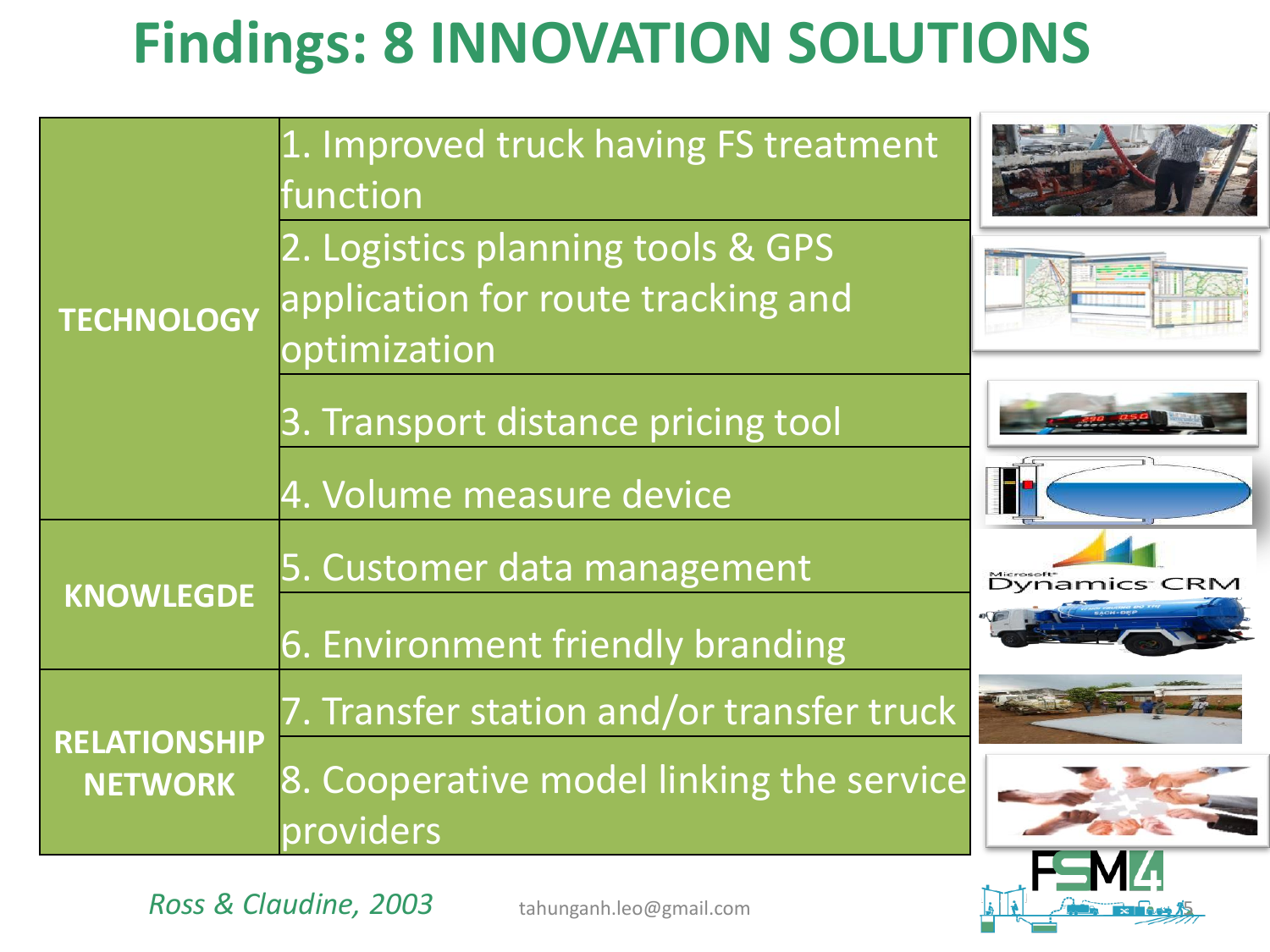#### **Findings: INNOVATIVE SOLUTION APPLICABILITY**

| <b>Innovative possibilities</b>                                                                      | <b>Mean Value of</b><br>applicability |  | <b>Standard</b><br>Deviation $\sigma$ |  |
|------------------------------------------------------------------------------------------------------|---------------------------------------|--|---------------------------------------|--|
| 1. Environment-friendly Branding                                                                     | 5.65                                  |  | 1.32                                  |  |
| with<br>relationship<br><b>Customer</b><br>management<br>2.<br>customer profile management           | 5.42                                  |  | 1.33                                  |  |
| 3. Sludge volume pricing by measure device                                                           | 5.38                                  |  | 1.37                                  |  |
| <b>Transport distance</b><br>pricing<br>routing<br>$\mathsf{b}\mathsf{v}$<br>4.<br>on<br>application | 5.20                                  |  | 1.49                                  |  |
| 5. Transfer station and/or transfer truck                                                            | 5.12                                  |  | 1.58                                  |  |
| 6. Using logistics planning tools and GPS application<br>to track and optimize route                 | 5.08                                  |  | 1.56                                  |  |
| 7. Cooperative model to link the service providers                                                   | 5.01                                  |  | 1.42                                  |  |
| Using improved truck(s) with FS treatment<br>8.<br>function                                          | 4.89                                  |  | 1.66                                  |  |
| $N = 224$<br>$\bullet$<br>Likert scale: Absolutely not applicable 1 - Absolutely applicable 7        |                                       |  |                                       |  |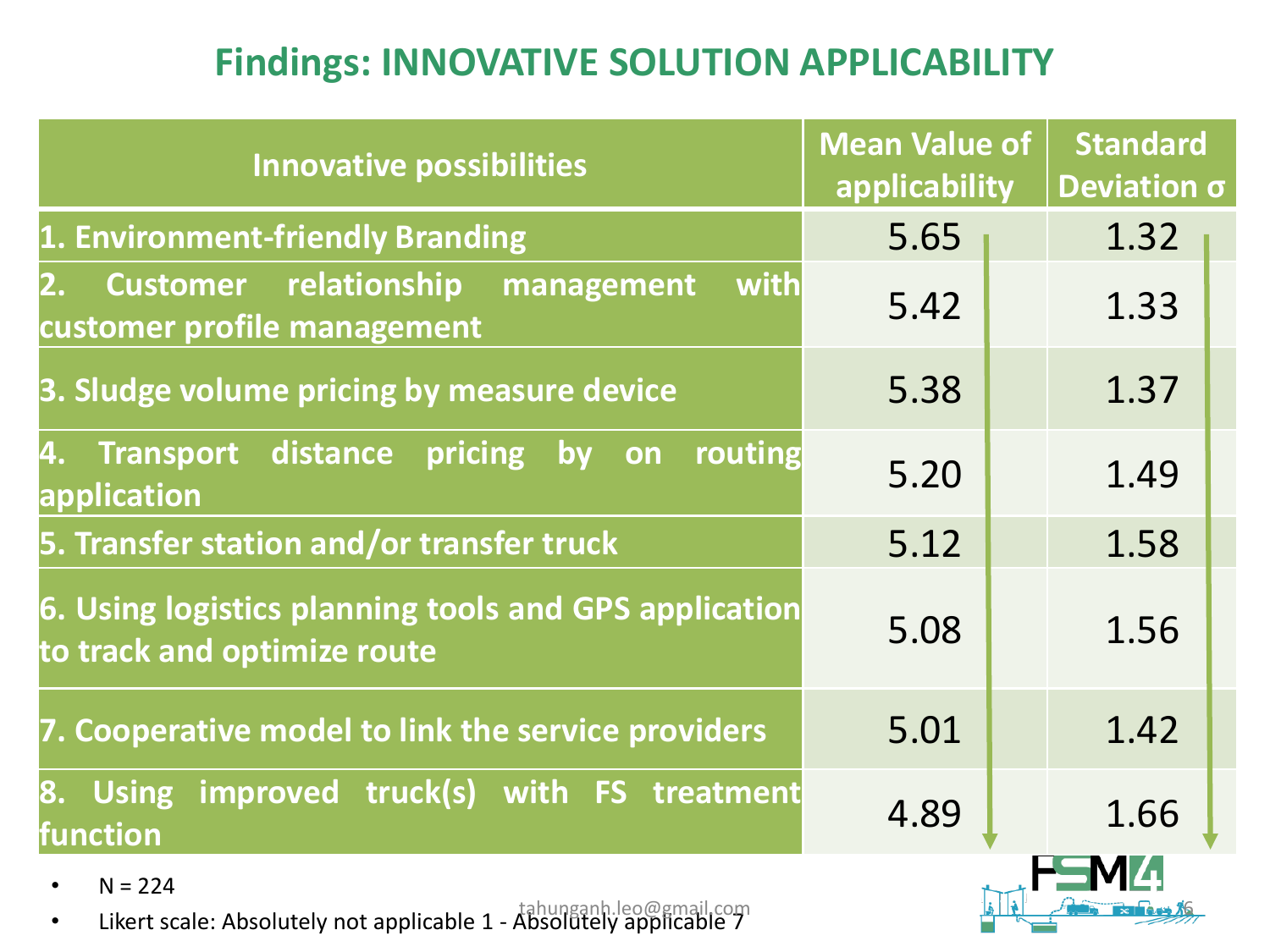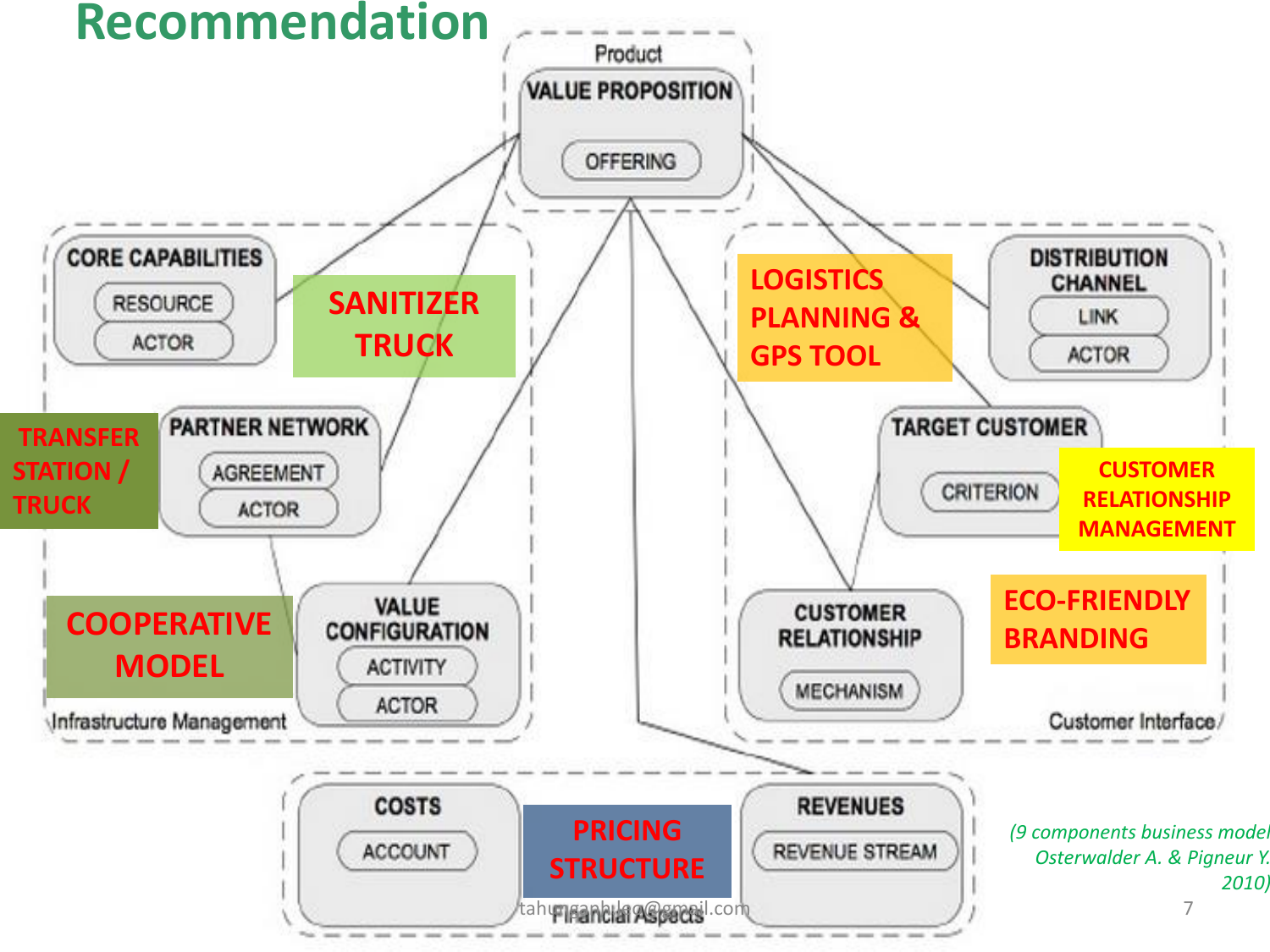# **Conclusion**

1. Due to technological barrier, the highest applicable: Environment friendly branding (5.65) lowest applicable: Improved truck (4.89)

2. Customer relationship management & Environmental friendly branding are more acceptable & applicable with less technology involvement.

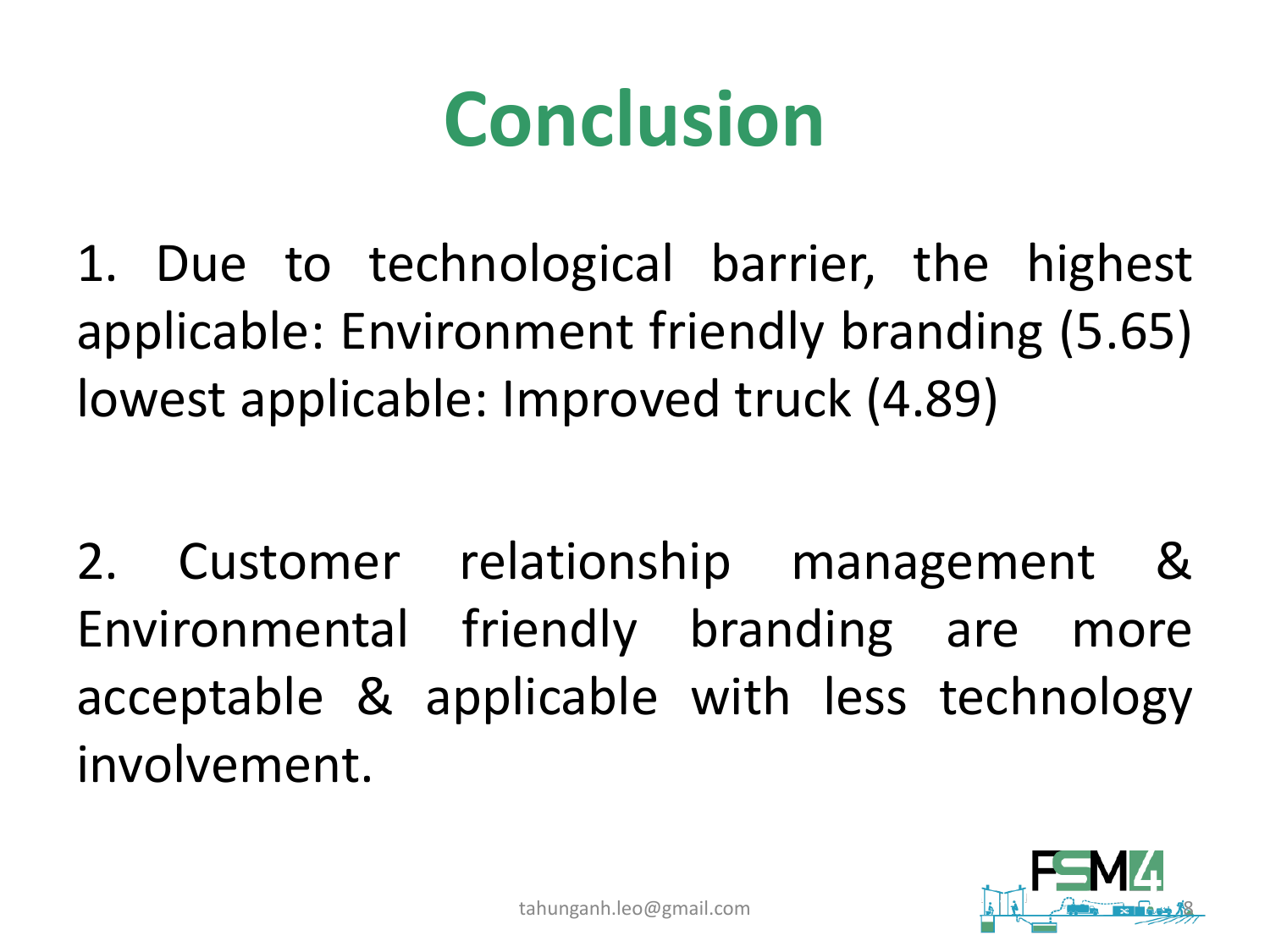# **Benefit & Challenge**

1. Profit & Cost effectiveness vs Eco- Friendly services.

2. Online "FSM UBER" application connecting service providers and customers. 3. Public Private Partnership (Administration control center)

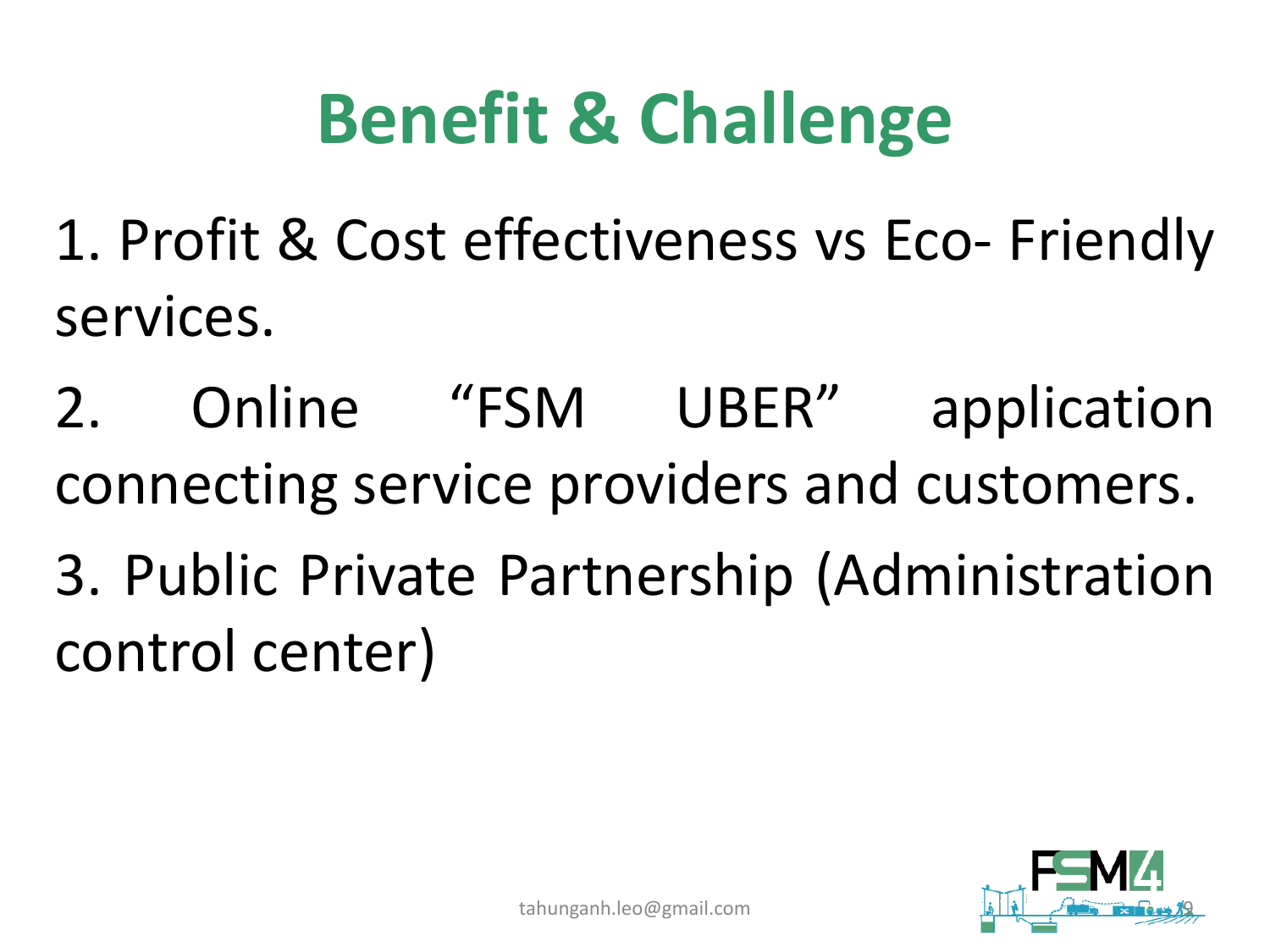# **Reference & Message**

- Chapman, R. L., Soosay, C. & Kandampully, J. 2003 Innovation in logistic services and the new business model: A conceptual framework. *Managing Service Quality: An International Journal*, **12**(6), 358 - 371.
- Chowdhry S. & Koné D. 2012 *Business Analysis of Faecal Sludge Management: Emptying and Transportation*, Report, Bill & Melinda Gates Foundation, USA
- Mbéguéré M., Gning J. B., Dodane P.H. & Koné D. 2010 Socio-economic profile and profitability of faecal sludge emptying companies. *Resources, Conservation and Recycling*, **54**(2010), 1288–1295.
- Osterwalder A. & Pigneur Y. 2010 *Business model generation*, first edition, John Wiley and Sons, Inc., New Jersey



**INNOVATION IS GREAT, APPLY IT IS GREATER.**



tahunganh.leo@gmail.com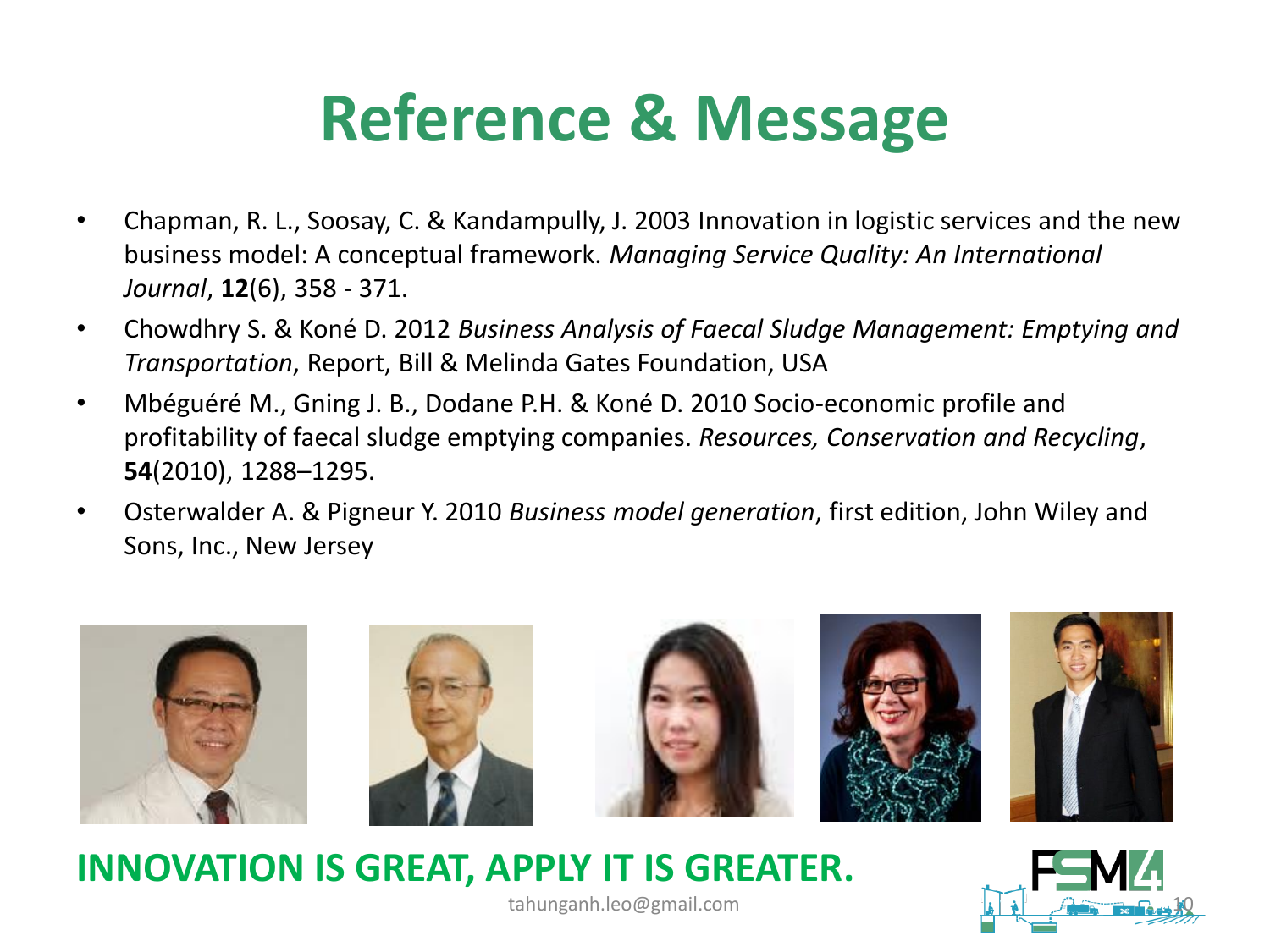### **FSM IN THAILAND**





tahunganh.leo@gmail.com 11